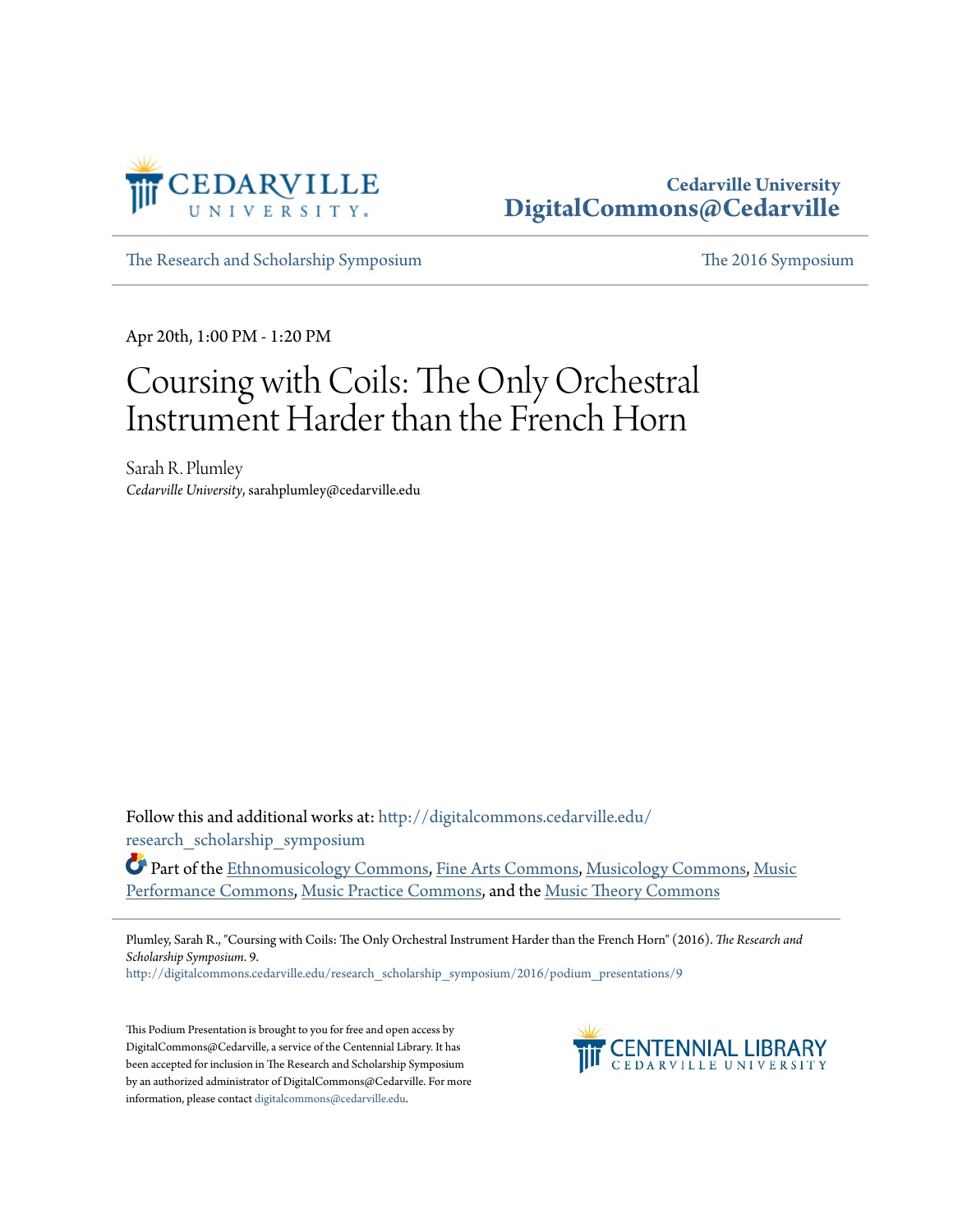## Coursing with Coils: The Only Orchestral Instrument Harder Than the French Horn

#### Sarah Plumley *Cedarville University*

The natural horn, used in a variety of ways in early history, demanded much more skill, precision, and dedication in some ways than our valved horn today because it required a more accurate ear, more embouchure dexterity, and the encumbrance of having to wrangle the crooks. It was in many ways less developed and therefore hard for the musician to achieve finesse. Thus, it required many practiced skills of the player that are no longer as necessary as they once were. Many horn players today do not have the endurance, control, or diligence needed to perform on a natural horn.<sup>[1](#page-1-0)</sup> This paper will discuss these demands, the history of the horn, its uses and popularity, its comparison to the valved horn, and why it is no longer practical.

<span id="page-1-2"></span>The natural horn has an iconic sound which relates to music from the early Greek and Roman hunting calls to the orchestral horn passages of Bach's, Haydn's, and Mozart's symphonies. Before the seventeenth century, it was commonly referred to as the hunting horn and was employed to signal other hunters in a hunting group. The term "hunting horn" is used traditionally to describe the horn up until when it was brought to the court and professional orchestra settings in the middle of the seventeenth century. Through its role in European courts, it slowly gained acceptance in the orchestral world and was employed in a variety of ways in the horn parts of the Baroque composers. Its name then changed once again when valves were added to it, making it no longer a "natural horn," but just "the horn."

<span id="page-1-3"></span>The earliest hunting horns were simple conch shells or curved animal horns (ox, elephant, or ram).<sup>[2](#page-1-1)</sup> Because of their limited length, only one or two different pitches could generally be sounded on them. The player just needed to learn how to produce one of the possible notes, and then adjust his/her embouchure (the shaping of the lips) to find the second pitch if possible. The player would tighten his lips to the sides for the higher pitch and loosen for the lower pitch. We generally don't think of these horns as having very much musical capability because their tone and pitch range was completely dependent on natural means. But because of their dependency on the player's embouchure control, playing these nat-

<span id="page-1-0"></span> $<sup>1</sup>$  $<sup>1</sup>$  $<sup>1</sup>$  Horace Fitzpatrick, "The Valveless Horn in Modern Performances of Eighteenth-Centu-</sup> ry Music," *Proceedings of the Royal Musical Association* 91 (1964-1965): 46.

<span id="page-1-1"></span><sup>&</sup>lt;sup>[2](#page-1-3)</sup> D. J. Blaikley, "The French Horn," Proceedings of the Musical Association 35 (1908-1909): 123.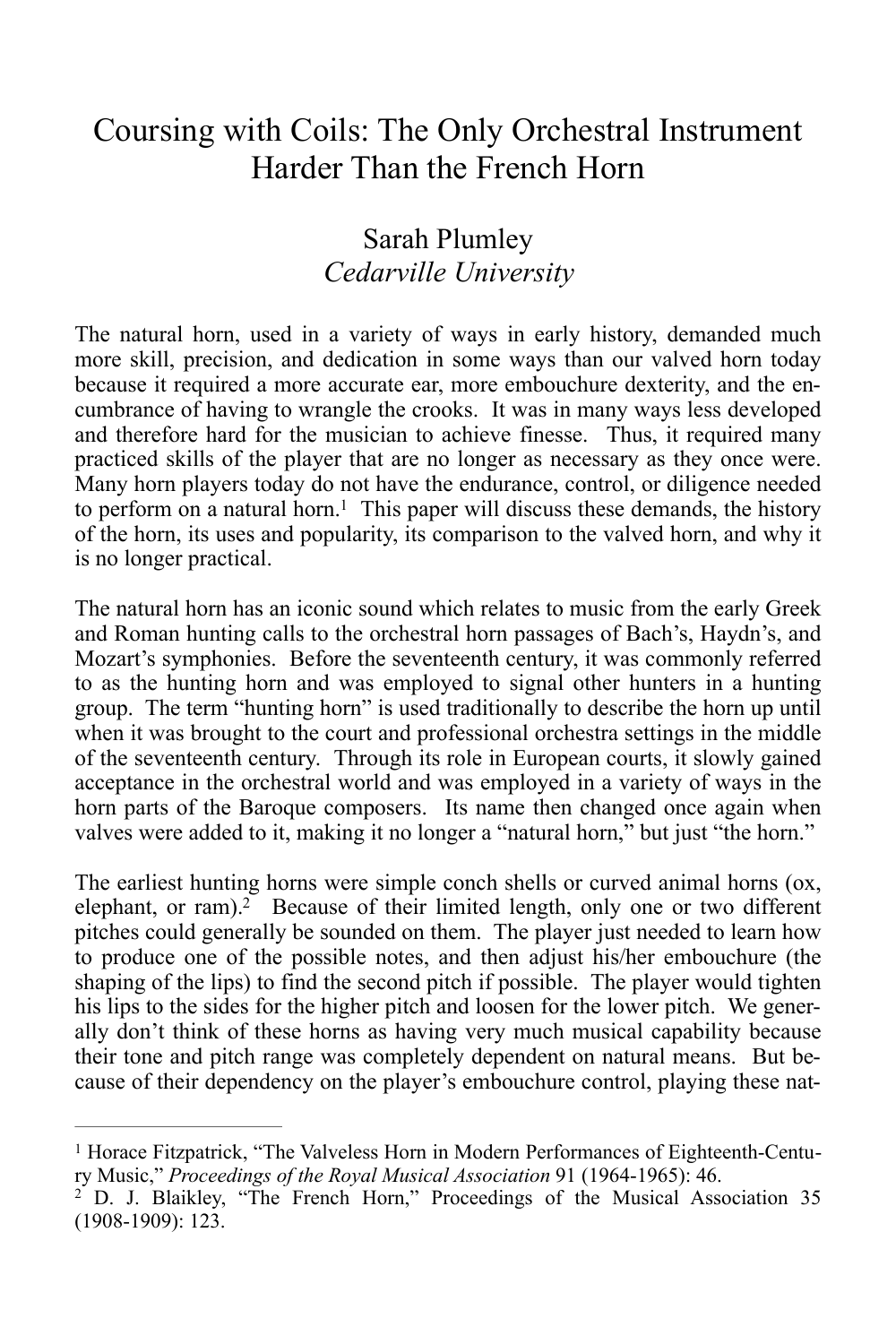ural horns required not only a lot of lip dexterity but a good ear to hear the correct pitch for which to aim.

<span id="page-2-9"></span>Closer to the end of the seventeenth century, the straight horn became popular[.](#page-2-0)<sup>[3](#page-2-0)</sup>  $\frac{4}{1}$  It measured anywhere from nine inches to two feet and could be made out of copper or German silver or a combination of both  $5$  Clearer notes could be produced on straight horns than on a trumpet because their bells were funnel shaped. But the length of the horns also mattered. "From a very short Horn nothing but a discordant noise can be ex-tracted."<sup>[6](#page-2-3)</sup> These horns were very short, and in comparison to the great length of tubing in today's modern horn, it was very hard for some people to learn how to produce a note at all.<sup>[7](#page-2-4)</sup> The method of producing a note on this straight horn,

<span id="page-2-8"></span><span id="page-2-7"></span>

<span id="page-2-12"></span><span id="page-2-11"></span><span id="page-2-10"></span>however, was just like how you would with the modern valved horn. The player needed hard lips that were flexible and not chapped, and strong teeth to brace the mouthpiece against.<sup>[8](#page-2-5)</sup> Cameron gives a good description of how to buzz in his book, "The Hunting Horn": "Almost close the lips, pressing them back against the teeth. Place the mouthpiece firmly against the centre of the almost closed lips and half-blow, half-spit into the mouthpiece, when a clear note should be pro-duced<sup>"[9](#page-2-6)</sup>

<span id="page-2-13"></span><span id="page-2-0"></span><sup>&</sup>lt;sup>[3](#page-2-7)</sup> Ludovick Cameron, "The Hunting Horn, What to Blow and How to Blow it," London: Köhloer and Sons (n.d.): 6.

<span id="page-2-1"></span><sup>&</sup>lt;sup>[4](#page-2-8)</sup> Patrick Tröster, "More about Renaissance Slide Trumpets: Fact or Fiction?" Early Music 32, no. 2 (2004): 255.

<span id="page-2-2"></span><sup>&</sup>lt;sup>[5](#page-2-9)</sup> Cameron, "Hunting Horn," 6-7.

<sup>&</sup>lt;sup>[6](#page-2-10)</sup> Cameron, "Hunting Horn," 7.

<span id="page-2-3"></span><sup>&</sup>lt;sup>[7](#page-2-11)</sup> Cameron, "Hunting Horn," 11.

<span id="page-2-5"></span><span id="page-2-4"></span><sup>&</sup>lt;sup>[8](#page-2-12)</sup> Cameron, "Hunting Horn," 12.

<span id="page-2-6"></span><sup>&</sup>lt;sup>[9](#page-2-13)</sup> Cameron, "Hunting Horn," 11.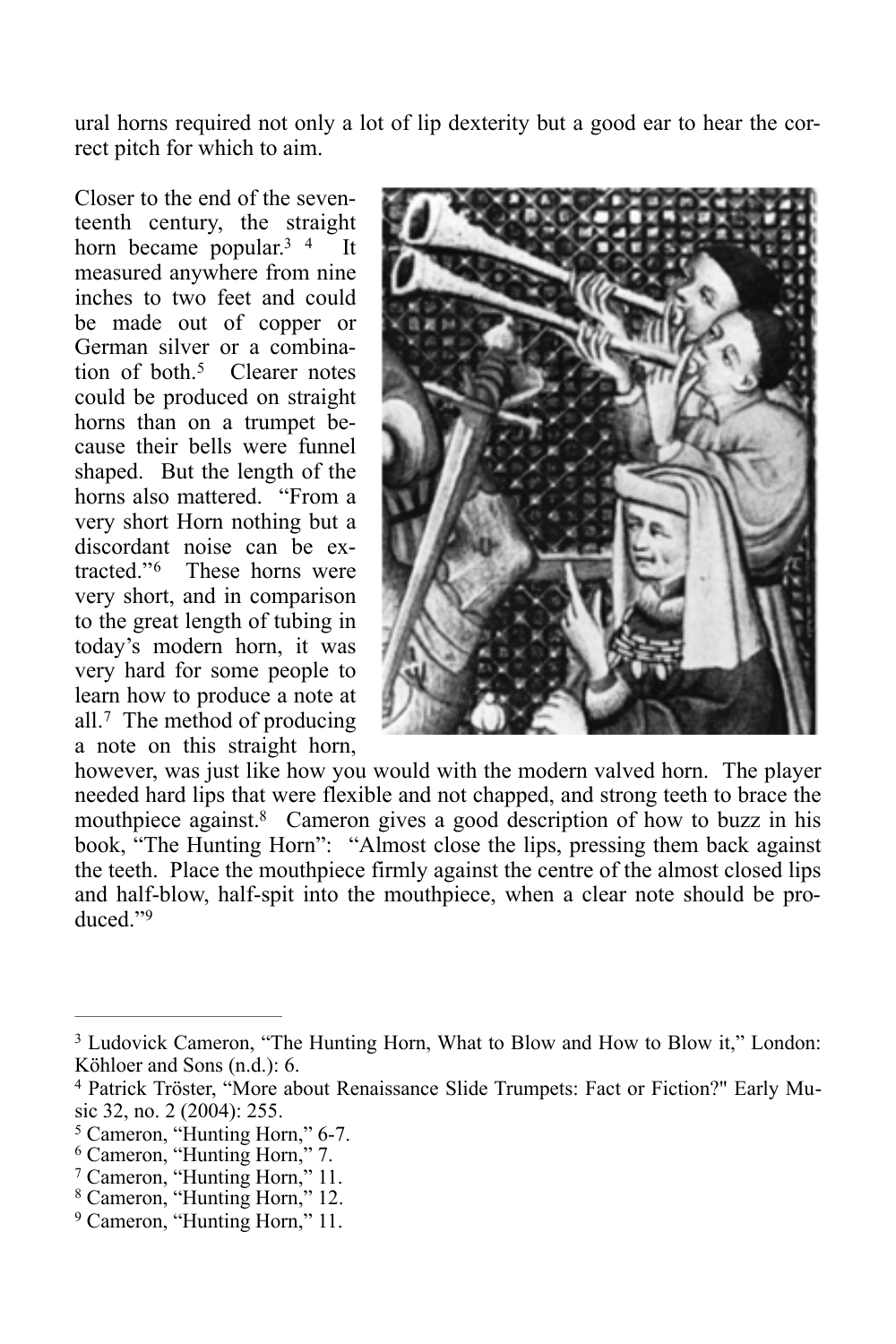<span id="page-3-11"></span><span id="page-3-10"></span>Often used for signaling other hunters during a hunt, these horns produced just one note, so different horn calls had to be created through a mixture of note lengths, frequencies, character, and repetitions. $10$  Reading the notation for this music was relatively simple since it didn't have to indicate where different pitch-eswere located.<sup>[11](#page-3-1)</sup> The horn player just had to learn several symbols for note length and know where to take breaths.<sup>[12](#page-3-2)</sup> The music also didn't indicate barred measures since the performer didn't have to keep time while playing.<sup>[13](#page-3-3)</sup> The horn player could however create a pseudo trill or shake to add variety to his playing by "agitating the Horn with the hand while blowing."[14](#page-3-4)

<span id="page-3-15"></span><span id="page-3-14"></span><span id="page-3-13"></span><span id="page-3-12"></span>This straight horn, or hunting horn was a useful instrument for signaling hunting parties in the thirteenth century but later became merely a sign of status in the medieval courts rather than of practical use.<sup>[15](#page-3-5)</sup> First employed in hunts in France and Britain (and Germany soon after) during deer hunts, wars, or chases, the hunting horns called the hunters together in the morning, to the slaughtering of their kill, and back home once the hunt was over.<sup>[16](#page-3-6)</sup> Later, however, natural horns were used more for giving instruction during recreational hunts. "The skill of playing the hunting horn became so closely integrated with the identity of the hunting gentry that it became an icon for it." <sup>17</sup> Noblemen were expected to learn

<span id="page-3-16"></span>to play the horn just as they would learn to hunt and carry out their other expected duties. In fact, "For a long time its use, apart from military purposes, was reserved for kings and nobles, and trumpeters were the aristocracy of wind-instrument players." $18$  The English courts of King Edward III, King Henry VII, and Queen Elizabeth filled more than a quarter of their in-strumentalists with trumpeters.<sup>[19](#page-3-9)</sup>

<span id="page-3-18"></span><span id="page-3-17"></span>

<sup>&</sup>lt;sup>[10](#page-3-10)</sup> Cameron, "Hunting Horn," 8.

<span id="page-3-3"></span><sup>[13](#page-3-13)</sup> Cameron, "Hunting Horn," 9.

- <sup>[17](#page-3-17)</sup> Heater, "Early Hunting Horn Calls," 123.
- <span id="page-3-8"></span><span id="page-3-7"></span><sup>[18](#page-3-18)</sup> Blaikley, "How a Trumpet II," 82.
- <span id="page-3-9"></span><sup>[19](#page-3-19)</sup> Blaikley, "How a Trumpet II," 82.

<span id="page-3-19"></span><span id="page-3-1"></span><span id="page-3-0"></span><sup>&</sup>lt;sup>[11](#page-3-11)</sup> Cameron, "Hunting Horn," 8.

<span id="page-3-2"></span><sup>&</sup>lt;sup>[12](#page-3-12)</sup> Cameron, "Hunting Horn," 9.

<span id="page-3-4"></span><sup>&</sup>lt;sup>[14](#page-3-14)</sup> Cameron, "Hunting Horn," 11.

<span id="page-3-5"></span><sup>&</sup>lt;sup>[15](#page-3-15)</sup> Eva Marie Heater, "Early Hunting Horn Calls and Their Transmission: Some New Discoveries," *Historic Brass Society Journal* 7 (1995): 123.

<span id="page-3-6"></span><sup>&</sup>lt;sup>[16](#page-3-16)</sup> Heater, "Early Hunting Horn Calls," 124.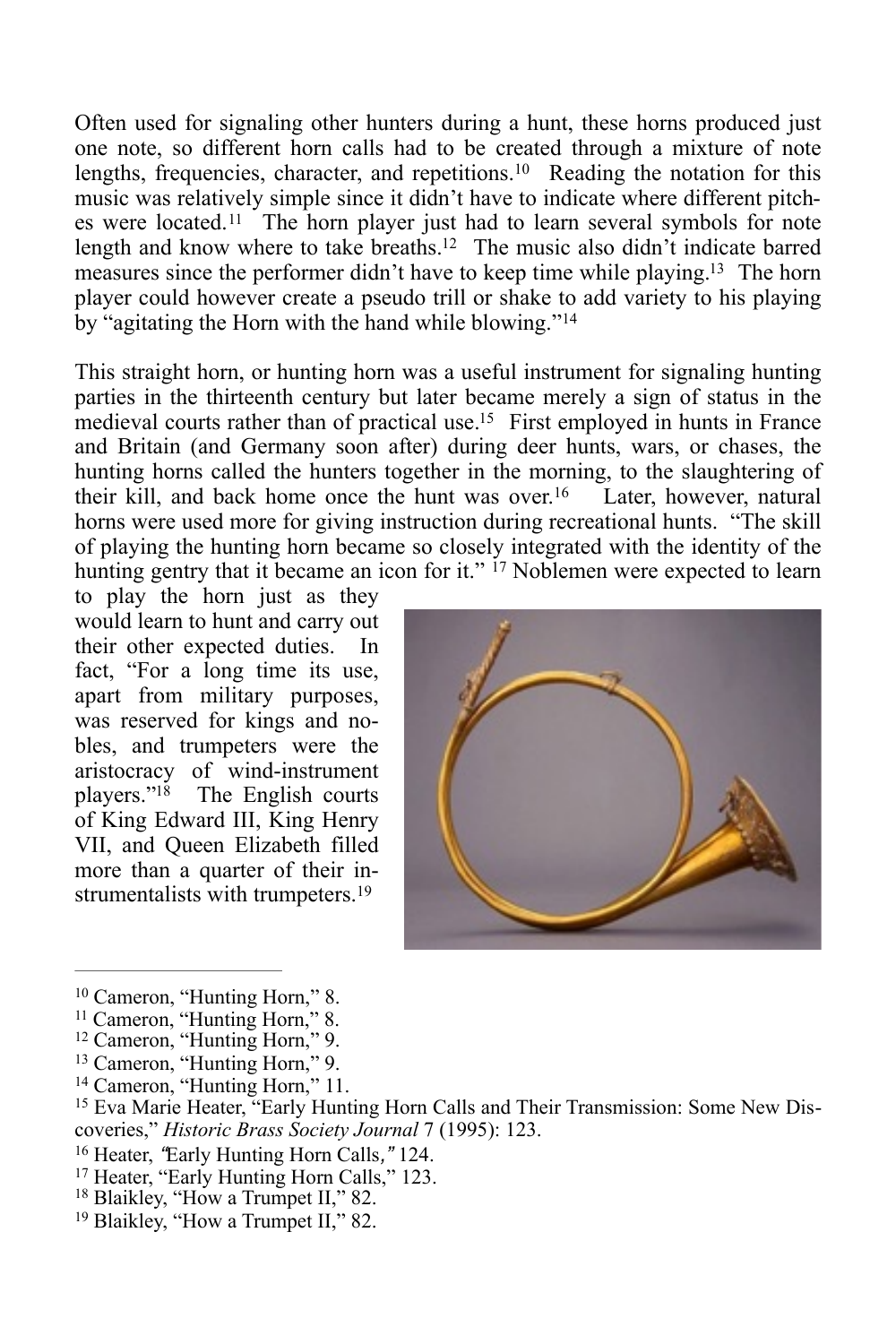<span id="page-4-11"></span><span id="page-4-10"></span><span id="page-4-9"></span>By the early seventeenth century, natural horns started to take a different form. Inventors discovered that they could be created by manipulating conical metal tubing into a shape similar to but more precise than these animal horns.<sup>20 [21](#page-4-1)</sup> Making the instrument with metal and smaller tubing than the natural animal horn or shell created a more brilliant tone quality[.](#page-4-2)<sup>[22](#page-4-2)</sup> And the metal tubing used could be made much longer in length than the animal horns, allowing these horns to play many more notes. But in order to retain the portable and manageable size, the tubing was coiled around itself instead of protruding straight from the mouthpiece. Four feet of tubing, coiled tightly around itself, could create up to six notes in the harmonic series  $23$ 

<span id="page-4-13"></span><span id="page-4-12"></span>Some horns had eleven complete coils around and measured seven inches across the coils with a bell also almost seven inches wide. The French introduced the Compassed Horn which could play twelve different pitches and was wrapped around the player's body (similar to a modern sousaphone).<sup>[24](#page-4-4)</sup> This horn, though more flexible in pitch, still relied on the dexterity of the player's lips to create the different pitches. And to make the musician's job harder, he now had to distinguish between six embouchure changes for each of the six possible notes in the harmonic series instead of just the one or two possible pitches from the animal horns. The horn player had to have an excellent ear to know which of the notes he was playing as he produced them because he had no keys to press as modern instruments do. Only the variation of his embouchure could give him a hint as to which pitch was which. In addition, the horn may not have even been able to produce good intonation depending on the quality of its production.

<span id="page-4-15"></span><span id="page-4-14"></span>The cor-de-chasse came to England in the late seventeenth century from France and became known as the French horn there, even though it was originally from Austria and Bohemia.<sup>[25](#page-4-5)</sup> There in England, it was frequently seen in Louis XIV's court as a hunting instrument or giving life through its hunting fanfares in Lully's La Princesse d'Elides in 1664 and Morin's *La Chasse du Cerf* in 1708.<sup>[26](#page-4-6)</sup> Artistic horn playing came about through the patronage of Count Franz Anton von Sporck.<sup>[27](#page-4-7)</sup> He was a Bohemian nobleman whose love for music was just as strong as his love for hunting.<sup>[28](#page-4-8)</sup> After hearing the hunting horn at Versailles, Sporck

<span id="page-4-17"></span><span id="page-4-16"></span><span id="page-4-0"></span><sup>&</sup>lt;sup>[20](#page-4-9)</sup> Heater, "Early Hunting Horn Calls," 130.

<span id="page-4-1"></span>[Johann Carl Kodisch, "Natural Horn," National Music Museum, http://imgarcade.com/](http://imgarcade.com/1/natural-horn-music/) [21](#page-4-10) 1/natural-horn-music/

<span id="page-4-2"></span><sup>&</sup>lt;sup>[22](#page-4-11)</sup> D. J. Blaikley, "How a Trumpet Is Made. I. The Natural Trumpet and Horn." *The Musical Times* 51, no. 803 (1910): 15.

<sup>&</sup>lt;sup>[23](#page-4-12)</sup> Blaikley, "How the Trumpet I," 14.

<span id="page-4-4"></span><span id="page-4-3"></span><sup>&</sup>lt;sup>[24](#page-4-13)</sup> Cameron, "Hunting Horn," 5-6.

<span id="page-4-5"></span><sup>&</sup>lt;sup>[25](#page-4-14)</sup> Fitzpatrick, "The Valveless Horn," 48.

<span id="page-4-6"></span><sup>&</sup>lt;sup>26</sup>Fitzpatrick, "The Valveless Horn," 48.

<span id="page-4-7"></span><sup>&</sup>lt;sup>27</sup>Fitzpatrick, "The Valveless Horn," 49.

<span id="page-4-8"></span><sup>&</sup>lt;sup>28</sup>Fitzpatrick, "The Valveless Horn," 49.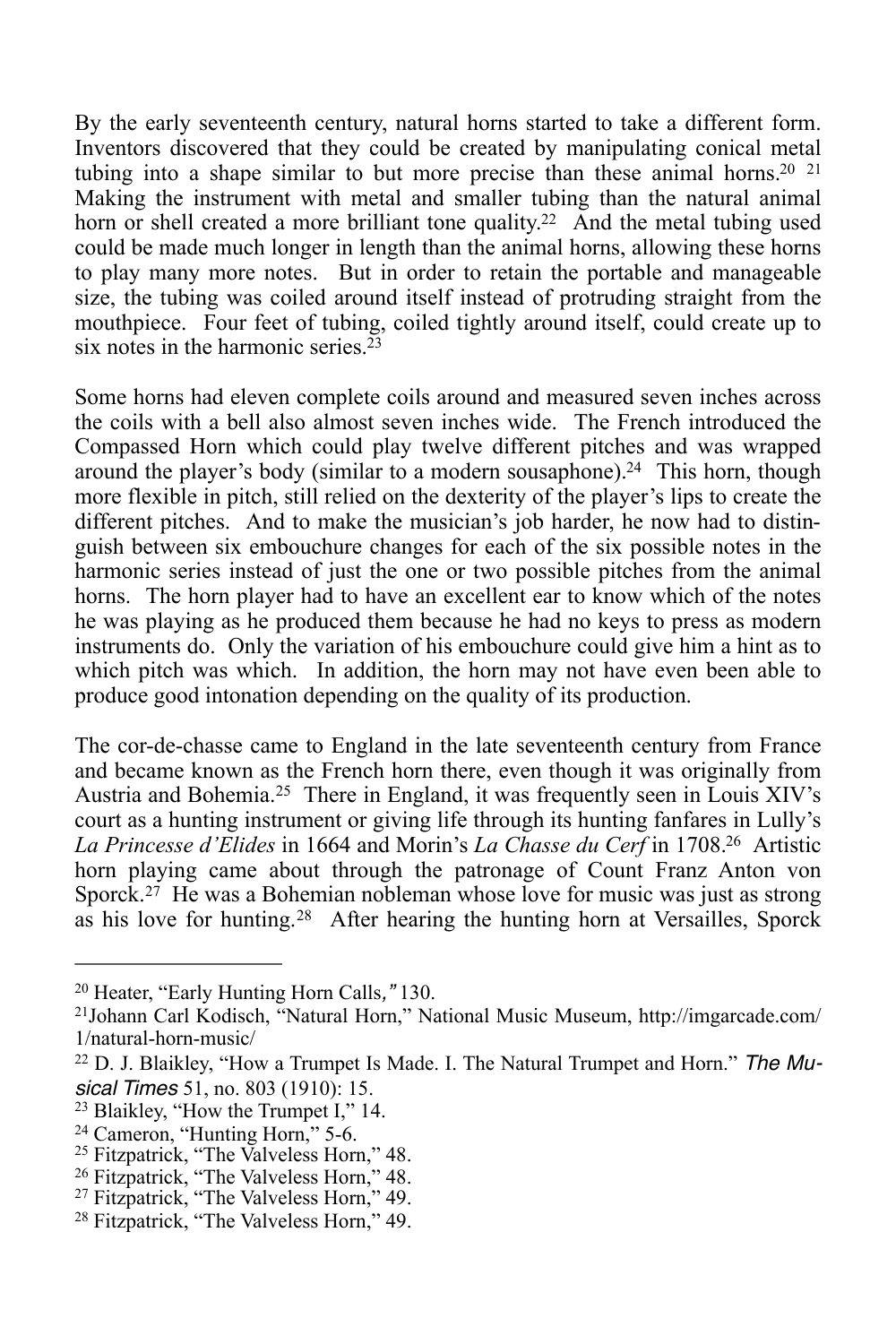<span id="page-5-8"></span>created his own hunting band at home and became known as "the First Huntsman of Europe." <sup>[29](#page-5-0)</sup> These horn players then joined his house orchestra and led the way for the horn player tradition still evident today in Vienna and Prague.<sup>[30](#page-5-1)</sup> Their place in the early court orchestras was the first time that horns appeared in an orchestra.<sup>[31](#page-5-2)</sup> "By the close of the second decade of the eighteenth century a flourishing tradition of orchestral horn-playing had spread from Bohemia to vir-tually every musical centre of the Holy Roman Empire." [32](#page-5-3)

<span id="page-5-13"></span><span id="page-5-10"></span>The next development to the metallic natural horn was adding removable crooks[.33](#page-5-4) Viennese trumpet-makers, Michael and Johannes Leighnambschneider, are credited with this advancement in 1718<sup>[34](#page-5-5)</sup> These crooks changed the length of the horn and thus the key that the horn sounded in, depending on the length of the crook added. Changing the crooks of the horn gave the performer a new harmonic series to play in for each key,

<span id="page-5-15"></span><span id="page-5-12"></span><span id="page-5-11"></span><span id="page-5-9"></span>

thereby expanding the number of possible chromatic notes. Where the earlier coiled horns could produce up to six notes, the crooks added almost unending higher harmonics to the natural horn. Orchestral horn players now also didn't have to bring with them separate horns for each key that they would play in the program, but just the crooks needed for one single horn.[35](#page-5-6)

<span id="page-5-14"></span>Natural horns from 1718 to the nineteenth century had six varying crooks.<sup>[36](#page-5-7)</sup> Four of them were cylindrical and the other two were conical. These crooks let the player play in the keys from C alto to the D below by using just one or multiple

<span id="page-5-0"></span><sup>&</sup>lt;sup>29</sup>Fitzpatrick, "The Valveless Horn," 49.

<span id="page-5-1"></span><sup>&</sup>lt;sup>30</sup>Fitzpatrick, "The Valveless Horn," 49.

<span id="page-5-2"></span> $31$  Tiffany N Damicone, "The Singing Style of the Bohemians: Part 1 - A 300 Year Tradition of Czech Horn Playing," *Horn Call: Journal of the International Horn Society* 44, no. 2 (2014): 95.

<span id="page-5-3"></span><sup>&</sup>lt;sup>32</sup>Fitzpatrick, "The Valveless Horn," 49.

<span id="page-5-4"></span><sup>&</sup>lt;sup>[33](#page-5-12)</sup> Michelle Luanne, "Natural Horn and Various Crooks," https://www.pinterest.com/pin/ 456482112202000821.

<span id="page-5-5"></span><sup>&</sup>lt;sup>34</sup>Fitzpatrick, "The Valveless Horn," 52-53.

<span id="page-5-6"></span><sup>&</sup>lt;sup>35</sup>Fitzpatrick, "The Valveless Horn," 53.

<span id="page-5-7"></span>W. F. H. Blandford, "Studies on the Horn. No. I: The French Horn in England." *The* [36](#page-5-15) *Musical Times* 63, no. 954 (1922): 546.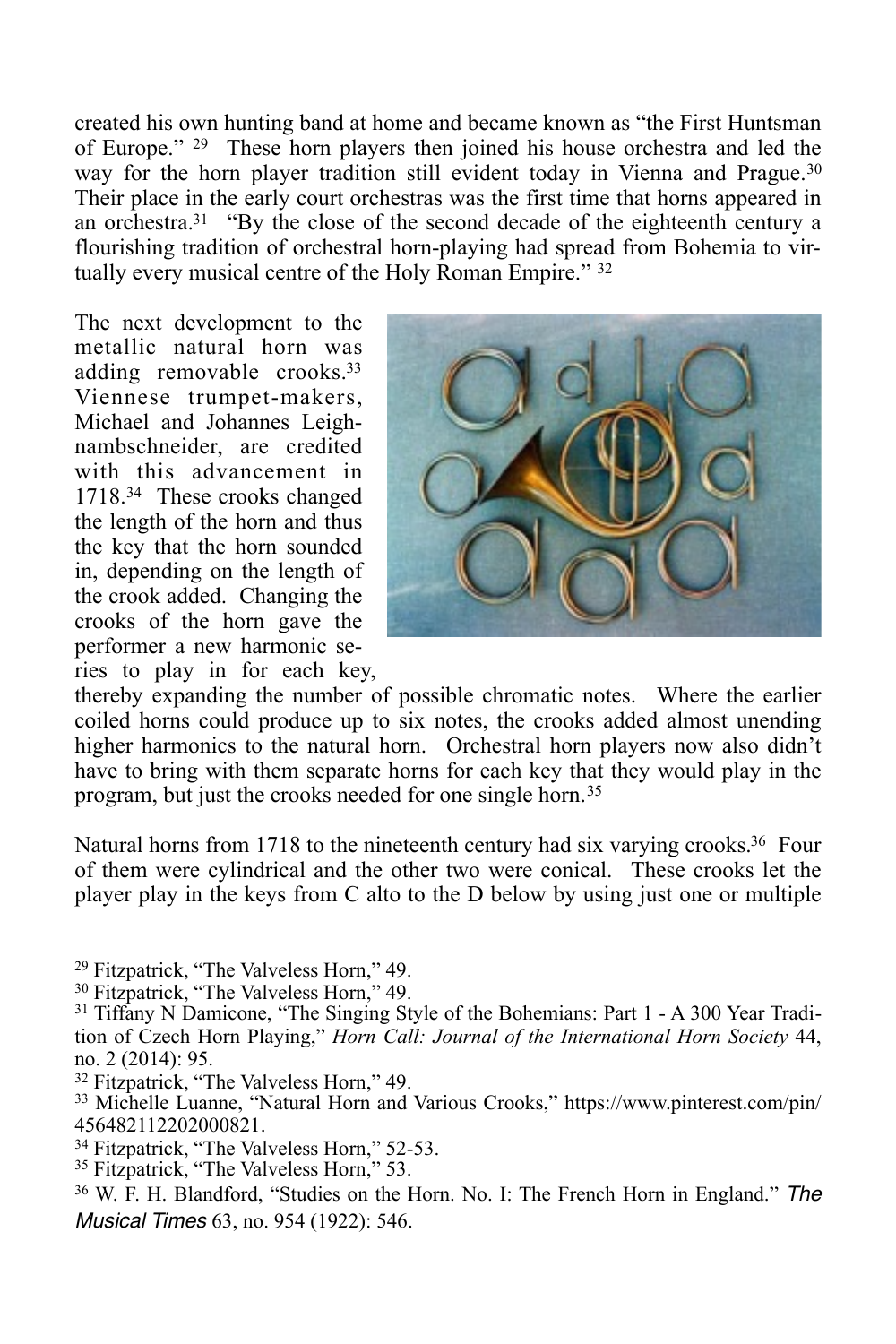<span id="page-6-9"></span>simultaneously. The lower keys, however, required the player to use three crooks[.](#page-6-0)<sup>[37](#page-6-0)</sup> By the time all these crooks were added to the natural horn however, it became unwieldy and awkward for the musician to play.<sup>38</sup> So in an effort to improve upon this model and make it more accessible, the French created a horn that had separate crooks for each key.<sup>[39](#page-6-2)</sup> Following suit, the English have been credited with producing horns with tuning-slides and calling them, "cors à l'anglaise.["40](#page-6-3)

<span id="page-6-12"></span>Four or five of these new horns, called the Waldhorn or Cor de Chasse, could now play a four and five part harmony horn call together[.](#page-6-4)<sup>[41](#page-6-4)</sup> This new and reimagined horn was finally fitting for the orchestra world of music and was performed constantly until the hand horn took its place in the middle of the eighteenth century. With the flexibility that crooks and the tuning slide gave, orchestral composers were able to write creative horn parts that could aptly enhance their music instead of being worried that the

hunting horn sound would detract from the blend of the other instruments.

<span id="page-6-15"></span><span id="page-6-14"></span>Around 1750, the horn became known as a solo instrument with the convocation of handstopping by Bohemian hornist and teacher. Anton Joseph Hampl[.](#page-6-5) $42 \frac{43}{44}$  $42 \frac{43}{44}$  When the right hand was inserted in the bell of the hand horn, it changed the intonation and pitch of the notes. Since the hand closes off some of the air coming from the end of the bell, the conical form of the bell is altered, producing a different series of harmonics. Closing one's hand toward one's body makes the pitch more flat while opening it away from one's body raises the pitch back to the natural intonation of the horn. The varying degrees at which you curve your right hand bridges "the gaps of the natural partial series.["](#page-6-8) $45$  If closed far enough,

<span id="page-6-16"></span><span id="page-6-13"></span><span id="page-6-11"></span><span id="page-6-10"></span>

<span id="page-6-2"></span><sup>[40](#page-6-12)</sup> Blandford, "Studies on the Horn," 546.

<span id="page-6-17"></span><span id="page-6-0"></span><sup>&</sup>lt;sup>[37](#page-6-9)</sup> Blandford, "Studies on the Horn," 546.

<sup>&</sup>lt;sup>[38](#page-6-10)</sup> Blandford, "Studies on the Horn," 546.

<span id="page-6-1"></span> $39$  Blandford, "Studies on the Horn," 546.

<span id="page-6-4"></span><span id="page-6-3"></span><sup>&</sup>lt;sup>[41](#page-6-13)</sup> Blaikley, "The French Horn," 125.

<sup>&</sup>lt;sup>[42](#page-6-14)</sup> Blandford, "Studies on the Horn," 546.

<span id="page-6-5"></span><sup>&</sup>lt;sup>[43](#page-6-15)</sup> Fitzpatrick, "The Valveless Horn," 56.

<span id="page-6-7"></span><span id="page-6-6"></span><sup>&</sup>lt;sup>[44](#page-6-16)</sup> John Ericson, "The Natural Horn," *The Arizona State University Horn Studio, Horn Articles Online,* http://www.public.asu.edu/~jqerics/play-natural-horn.html.

<span id="page-6-8"></span><sup>&</sup>lt;sup>[45](#page-6-17)</sup> Fitzpatrick, "The Valveless Horn," 56.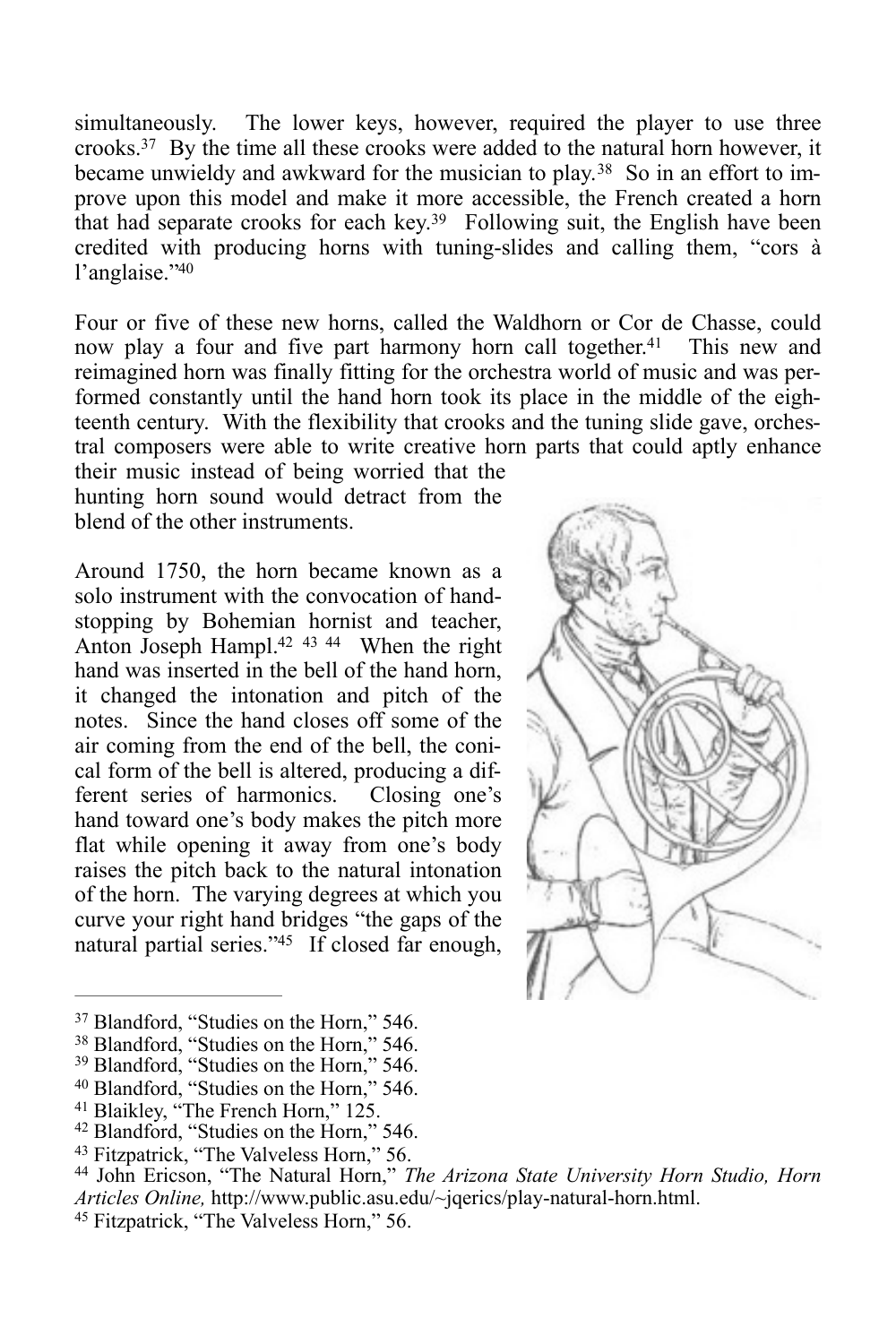the horn's pitch will rise an entire half step, and produce a very pinched, buzzy tone.

Stopping the horn however requires an even better ear than playing the same notes open and without one's hand closing the air stream. Intonation is harder to discern and manipulate when the tone of the horn is compromised in this way. The possible notes that the horn player could produce also sky-rocketed, while still mainly depending on the flexibility of the lip without any valves or keys on the horn. So this new technique made horn playing the hardest and most complex it had ever been.

<span id="page-7-5"></span>Having been dubbed "stopped horn," this technique was primarily used as a way to play chromatic notes on the natural horn but still continues to be used in orchestral and solo music today to create special effects. Whereas before one had to play in the very high register of the horn in order to get the chromatic notes in the harmonic series, horn players could now produce chromatic notes in the low-er, more comfortable range as well.<sup>[46](#page-7-0)</sup> This new tradition made horn playing even more flexible and adaptable to the orchestral sound. Composers no longer had to worry about writing their horn parts fully in arpeggios in the key of a specific horn or limiting themselves to a certain range of the horn which had the propensity to stick out from the rest of the orchestra in order to get a certain chromatic note.

<span id="page-7-6"></span>The hand-stopping technique expanded the possible notes playable on the horn to an almost limitless range. Writing orchestral parts, let alone solo repertoire, became virtually independent of the capabilities of the instrument. Although not easily transported due to the necessary crooks still used, $47$  the hand-horn gives the musician the ability to adjust the intonation and tone of the horn while playing. This made the horn's tone no longer subject to the processes of the manufacturer in manufacturing it. It was once regarded as fit only for outdoor use because of its coarseness, but was now an instrument capable of the soft and sweetness of the human voice  $48$ 

<span id="page-7-8"></span><span id="page-7-7"></span>The trumpet and horn had often been viewed as substitutes for each other in their era since horn players often had to double on trumpet just to maintain their livelihood.<sup>49</sup> The tone of the horn, however, remained unique amongst the other orchestral colors in the Baroque period, and with the commencement of the stopped-horn technique, personnel for professional orchestras now changed as well.<sup>[50](#page-7-4)</sup>

<span id="page-7-9"></span><span id="page-7-0"></span><sup>&</sup>lt;sup>[46](#page-7-5)</sup> Fitzpatrick, "The Valveless Horn," 56.

<span id="page-7-1"></span><sup>&</sup>lt;sup>[47](#page-7-6)</sup> Blandford, "Studies on the Horn," 546.

<span id="page-7-2"></span><sup>&</sup>lt;sup>[48](#page-7-7)</sup> Blandford, "Studies on the Horn," 546.

<span id="page-7-3"></span><sup>&</sup>lt;sup>[49](#page-7-8)</sup> Fitzpatrick, "The Valveless Horn," 54.

<span id="page-7-4"></span><sup>&</sup>lt;sup>50</sup>Fitzpatrick, "The Valveless Horn," 54.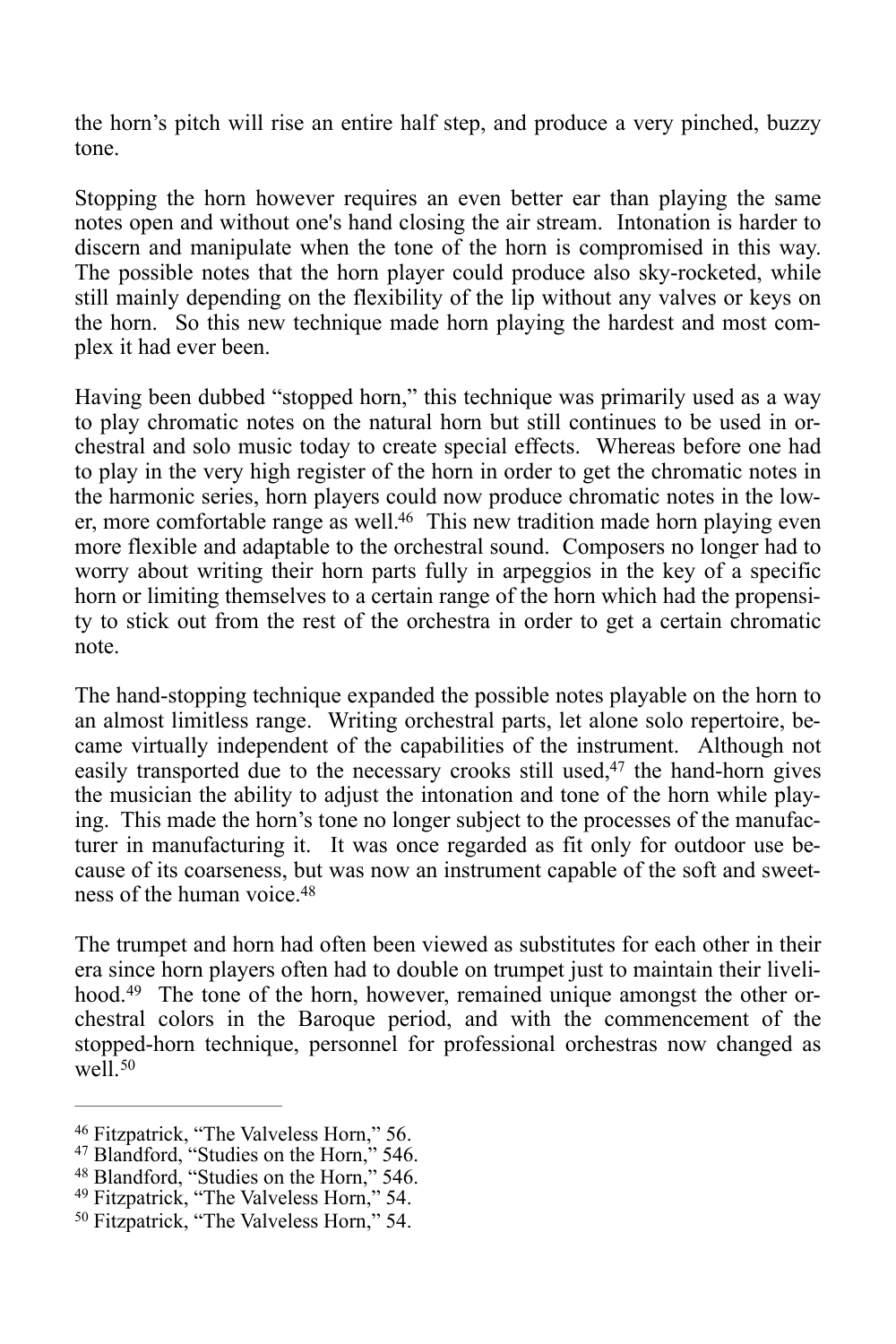<span id="page-8-9"></span><span id="page-8-8"></span>In addition to the music and personnel alterations, the physical aspects of the horn were even changed as a result of the stopped-horn technique. First, the throat of the bell of the horn was enlarged in order to accommodate the hand of the player.<sup>[51](#page-8-0)</sup> The mouthpiece was also shifted from the thicker rim to a thinner rimbecause players didn't need to press as hard to produce sound.<sup>[52](#page-8-1)</sup> Before the advent of hand-stopping, horn players needed to use a lot of pressure to get the higher chromatic notes in the harmonic series to sound. If the mouthpiece was too sharp against the lips, it would have been very painful to play. But now that horns didn't need to play so high in their register, horn-makers could design thinner mouthpieces that gave the lips more sensitivity, and the sound of the horn a darkerand more gentle tone.<sup>[53](#page-8-2)</sup> Low horn playing now became possible because the horn player could manipulate his lips without the hindrance of a thick mouthpiece.

<span id="page-8-11"></span><span id="page-8-10"></span>Although the natural horn was initially thought of only as "an annoying noise-maker,"<sup>[54](#page-8-3)</sup> it was gradually added to the Baroque orchestra and popularized by composers in this era. The difference between different composers' parts however is distinctive. During the time of Mozart and Haydn, natural horns could only play in one harmonic series, depending on the crook that the player had in the horn and stepwise motion in the parts had to be played by either hand stopping or "lipping" it, both of which were impractical for chromatic passages[.](#page-8-4)<sup>[55](#page-8-4)</sup> Their horn parts therefore are not as varied or interesting as horn parts today. Mozart wrote his horn parts to be relatively monotonous in pitches in order to accommodate the natural state of the horn at this time.

<span id="page-8-13"></span><span id="page-8-12"></span>As mentioned before, interchanging crooks in the natural horn was a necessary and critical aspect of playing orchestra music is this era. Horn players kept crooks hanging on their arm until needed though it was not very convenient.[56](#page-8-5) Because of their cumbersome nature and perhaps for sake of efficiency, Classical composers would frequently write for two horns in one key, and another two horns in a separate key.<sup>[57](#page-8-6)</sup> This allowed for modulations or scoring of important notes not in the original harmonic series[.58](#page-8-7)

<span id="page-8-15"></span><span id="page-8-14"></span><span id="page-8-0"></span><sup>&</sup>lt;sup>[51](#page-8-8)</sup> Fitzpatrick, "The Valveless Horn," 56.

<span id="page-8-1"></span><sup>&</sup>lt;sup>[52](#page-8-9)</sup> Fitzpatrick, "The Valveless Horn," 57.

<span id="page-8-2"></span><sup>&</sup>lt;sup>[53](#page-8-10)</sup> Fitzpatrick, "The Valveless Horn," 57.

<span id="page-8-3"></span><sup>&</sup>lt;sup>[54](#page-8-11)</sup> Heater, "Early Hunting Horn Calls," 124.

<span id="page-8-4"></span><sup>&</sup>lt;sup>[55](#page-8-12)</sup> Kent Kennan, "The French Horn," *The Technique of Orchestration*. Upper Saddle River, New Jersey: Pearson Education (2008): 124.

<span id="page-8-5"></span><sup>&</sup>lt;sup>[56](#page-8-13)</sup> Kennan, "French Horn," 126.

<span id="page-8-6"></span><sup>&</sup>lt;sup>[57](#page-8-14)</sup> Kennan, "French Horn," 126.

<span id="page-8-7"></span>[<sup>58</sup>](#page-8-15) Kennan, "French Horn," 126.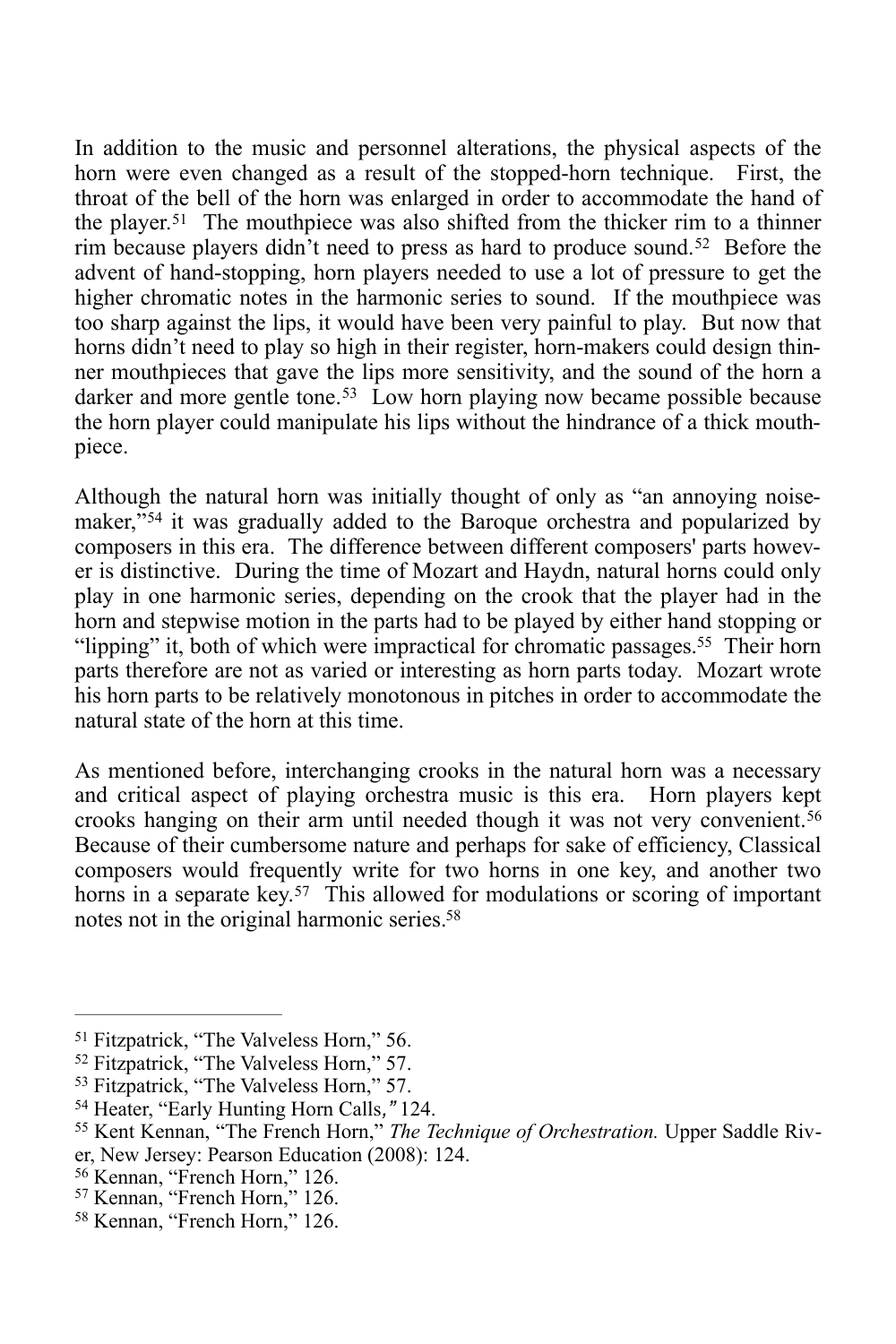<span id="page-9-10"></span><span id="page-9-9"></span>Bach often wrote horn parts that were difficult and impractical for the natural horn because of his extreme demands on the horn player's range[.](#page-9-0)<sup>[59](#page-9-0)</sup> His music either required the musician to use a plethora of crooks or to create a "fake" note through hand-stopping or lipping it down.<sup>60</sup> The latter of the two of these methods interrupts the horn's characteristic tone and asks the horn player to do extra work above and beyond creating a sound on the horn in the first place. And using an array of crooks, though inconvenient, was quite common for horn players to have to learn how to manage.

Blandford states in his article about the French horn in England, "The earliest parts were played on 'hunting horns,' but proper concert horns with crooks, enabling the key of the instrument to be changed, were soon introduced. Such horns appear to have originated at Vienna before 1718; and Bach had a set at his disposal at Cöthen if the inventory of the Capelle can be trusted."[61](#page-9-2)

<span id="page-9-13"></span><span id="page-9-12"></span><span id="page-9-11"></span>Bach wrote his parts for "Corno" or "Corno da caccia," meaning the natural horn, inD, F, G, A, or  $C^{62}$  $C^{62}$  $C^{62}$  These parts could then ask for up to eighteen or twenty notes in the harmonic series along with a few notes outside the harmonic series that the player could produce by "forced resonance."<sup>[63](#page-9-4)</sup> Many players have found Bach's parts easier to play on a horn in a different key than Bach originally in-tended[.](#page-9-5) $64$  By using a differently tuned horn, and then transposing the part, the horn player is better able to accommodate for the large range that would otherwise be difficult.

<span id="page-9-17"></span><span id="page-9-16"></span><span id="page-9-15"></span><span id="page-9-14"></span>Bach wrote his parts in this way because he had incredible musicians whose pri-maryinstruments were the clarino trumpet.<sup>[65](#page-9-6)</sup> These trumpeters were used to playing in the upper registers of the horn because the clarino's pitches were also up there. Bach was pivotal in shifting horn parts from low, hunting horn lines to "high, brilliant, sophisticated lines." $66$  He heard the horn's potential as a solo instrument and its capability to mimic the human voice.<sup>67</sup>

- <span id="page-9-5"></span><sup>[64](#page-9-14)</sup> Blandford, "Bach's Horn Parts," 749.
- <sup>[65](#page-9-15)</sup> Boer, "Bach's Use," 17.
- <span id="page-9-7"></span><span id="page-9-6"></span><sup>[66](#page-9-16)</sup> Boer, "Bach's Use," 17.
- <span id="page-9-8"></span><sup>[67](#page-9-17)</sup> Boer, "Bach's Use," 17.

<span id="page-9-0"></span><sup>&</sup>lt;sup>[59](#page-9-9)</sup> Bertil H. van, Jr. Boer, "Observations on Bach's Use of the Horn: Part II," *Bach* 11, no. 3 (1980): 10.

<span id="page-9-1"></span> $60$  Boer, "Bach's Use," 11.

<span id="page-9-2"></span> $61$  Blandford, "Studies on the Horn," 545.

<span id="page-9-3"></span><sup>&</sup>lt;sup>[62](#page-9-12)</sup> W. F. H. Blandford, "Bach's Horn Parts," *The Musical Times 77*, no. 1122 (1936): 748.

<span id="page-9-4"></span><sup>&</sup>lt;sup>[63](#page-9-13)</sup> Blandford, "Bach's Horn Parts," 748.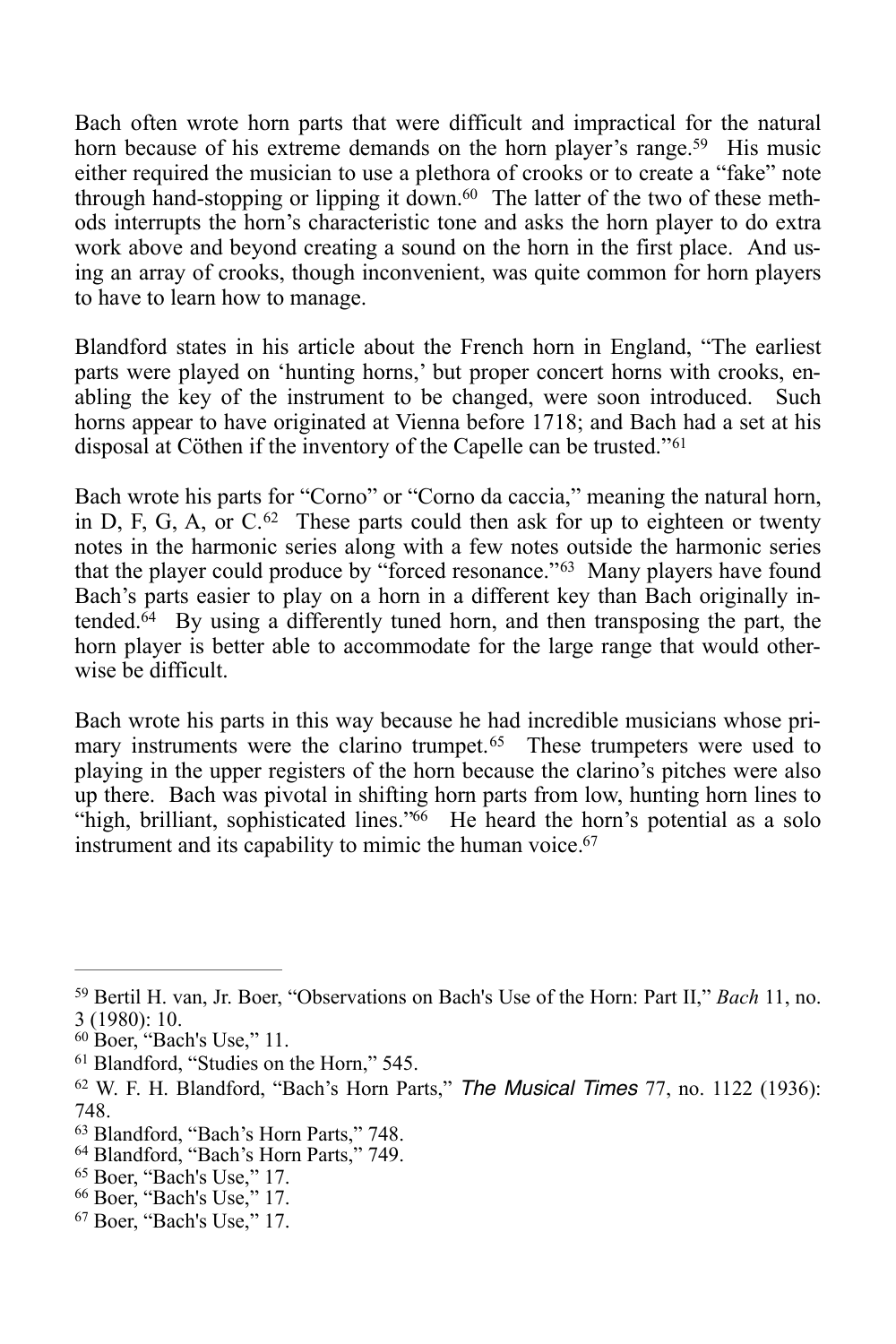The first recorded use of the horn in the orchestra was in  $1705<sup>68</sup>$  Handel (Keiser's associate) later introduced the horn to English open-air music through his "Water Music" in 1715, but only added it to his orchestral music in  $1720.69$  $1720.69$  The horn parts for Handel's pieces were most frequently in G, F, and D, and a few times in B flat alto, A, or E flat.<sup>[70](#page-10-2)</sup> Handel also sometimes wrote four different horn parts, the top two parts being very challenging.<sup>[71](#page-10-3)</sup> Parts were often written as if for trumpet, leaving out the lower register, and covering only two octaves in range[.](#page-10-4)<sup>[72](#page-10-4)</sup> In contrast, Weber's Concertino for horn, written later in 1806, along with much of the solo repertoire written today covers a full four octaves. Modern advances in instrument technology and a change in customs for writing for horn have expanded the notes that the typical horn player is asked to play.

<span id="page-10-15"></span>In 1737, Maurice Greene produced a unique operetta which had an accompanied French horn ritornello for thirty-four bars.<sup>73</sup> Since most parts for horn during this

time could have been played on trumpets or similar instruments, the fact that Greene wrote "'French horns' in F" on the part was a noteworthy phenomenon.<sup>74</sup> [75](#page-10-7)

<span id="page-10-20"></span><span id="page-10-19"></span><span id="page-10-18"></span>The concert horn was introduced in 1750 and later the first valved horn was made by Charles Claget in  $1788^{76}$  $1788^{76}$  $1788^{76}$  77 The modern and most commonly used style of horn today originated in Germany and has a larger bore, rotary valves, and a larger bell[.78](#page-10-10)

<span id="page-10-17"></span><span id="page-10-16"></span><span id="page-10-14"></span><span id="page-10-13"></span><span id="page-10-12"></span><span id="page-10-11"></span>

- <span id="page-10-2"></span><span id="page-10-1"></span><sup>[70](#page-10-13)</sup> Blandford, "Studies on the Horn," 545.
- <sup>[71](#page-10-14)</sup> Blandford, "Studies on the Horn," 545.
- <span id="page-10-4"></span><span id="page-10-3"></span><sup>[72](#page-10-15)</sup> Blandford, "Studies on the Horn," 545.
- <span id="page-10-5"></span><sup>[73](#page-10-16)</sup> Blandford, "Studies on the Horn," 545.
- <span id="page-10-6"></span><sup>[74](#page-10-17)</sup> Blandford, "Studies on the Horn," 545.

- <sup>[76](#page-10-19)</sup> Blandford, "Studies on the Horn," 545.
- <span id="page-10-8"></span><sup>[77](#page-10-20)</sup> Blandford, "Studies on the Horn," 547.

<span id="page-10-21"></span><span id="page-10-0"></span><sup>&</sup>lt;sup>[68](#page-10-11)</sup> Blandford, "Studies on the Horn," 545.

<sup>&</sup>lt;sup>[69](#page-10-12)</sup> Blandford, "Studies on the Horn," 545.

<span id="page-10-7"></span><sup>&</sup>lt;sup>[75](#page-10-18)</sup> John Ericson, "Brahms and Modern Performance on the Natural Horn," *Horn Matters,* 2011, http://hornmatters.com/2011/01/brahms-and-modern-performance-on-the-naturalhorn.

<span id="page-10-10"></span><span id="page-10-9"></span><sup>&</sup>lt;sup>[78](#page-10-21)</sup> Harold Meek, "The Horn!" *Music Educators Journal* 57, no. 3 (1970): 9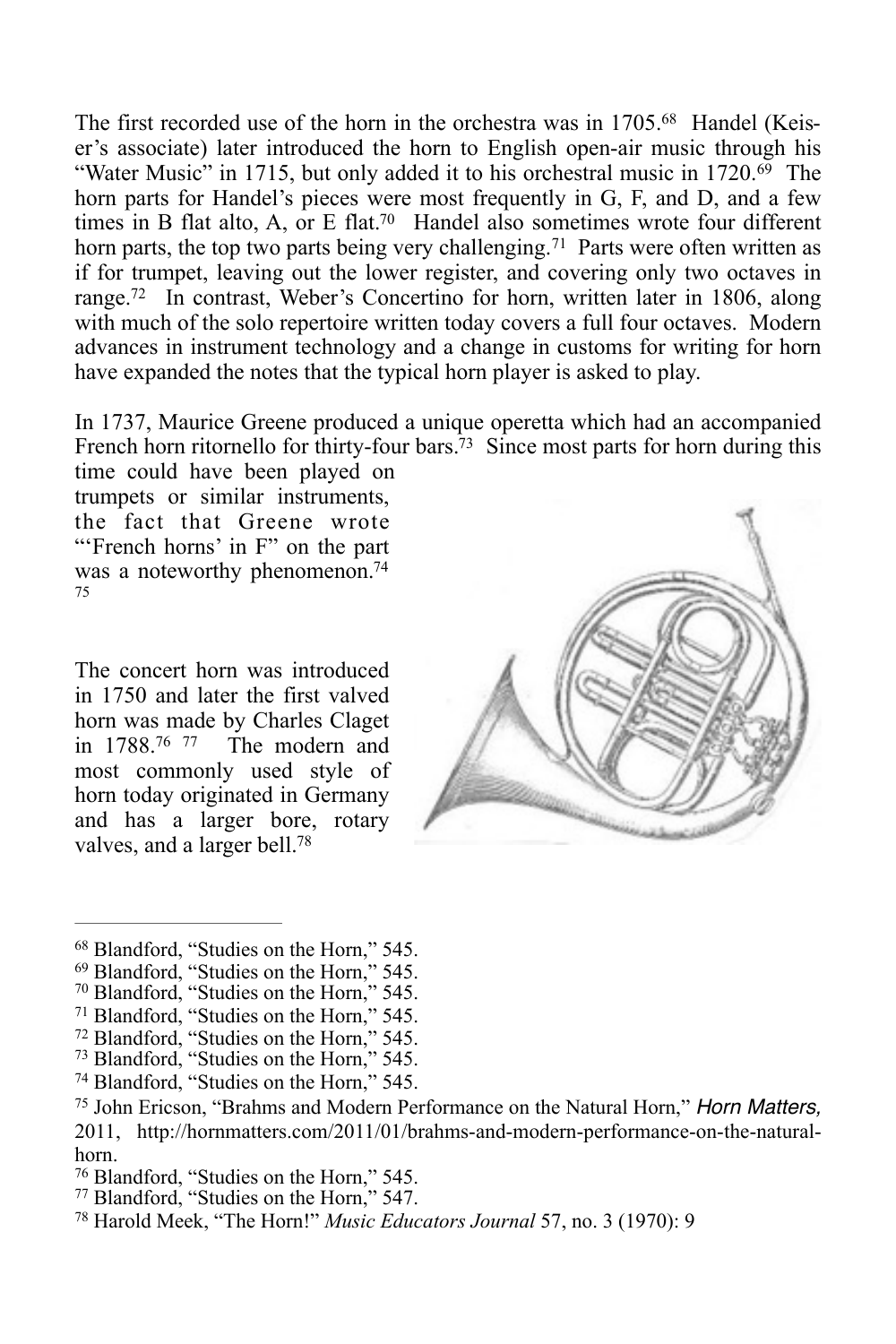<span id="page-11-5"></span><span id="page-11-4"></span>Some composers have still written for the natural horn since the valved horn became the customary horn. Ravel arranged a specific hand-horn part for his *Pavane pour une infante défante* in 1910, even though the valved horn had already generally replaced the hand-horn's popularity for thirty years.<sup>79</sup> Although performing the Beethoven Sonata or Mozart's concerti on the natural horn is done from time to time, it is hard to find a horn player today willing to put forth the effort to learn it. "The early parts, and particularly those of the Baroque period, are so difficult that only an accomplished professional player can meet adequately their technical demands."  $80$  Professional horn players today would find the natural horn especially challenging not only because of the difficult horn parts, but also because of the vast difference in technique needed for the different in-strument and mouthpiece[.](#page-11-2)<sup>[81](#page-11-2)</sup> Modern horn players don't have to carry around a dozen crooks to each concert they play. The valves in today's horns provide just as much, if not more, flexibility in the harmonics. The pressure on the lips is also much less than what it was in the first natural horn and the modern mouthpieces give the player the freedom to play lower than ever before.<sup>[82](#page-11-3)</sup>

<span id="page-11-7"></span><span id="page-11-6"></span>Intonation and tone production is another area in horn playing that became significantly simpler since the valved horn was introduced. Horn players today don't have to adjust with their hand and lip up or down pitches to the extent that natural horn players did in the Baroque and Classical periods. The natural horn couldn't be depended on to be in tune or even have a beautiful tone like we expect of today's modern horns. Modern horn players do, however, still need to use their ear to adjust pitch and create the most beautiful tone possible. But this is made easier through the careful engineering of modern rotary valved horns.

Because of the advances in the musical work, the natural horn has been eclipsed by the modern valved horn in efficiency, tone, intonation, and relative ease of playing. Modern horns, though still one of the most difficult instruments to learn, are far more streamlined and efficient for the musician than the original natural horns. Not very many players therefore are interested in going back in time and learning to play on a natural horn. Why would someone hand wash his clothing in a tub outside when he had a washing machine already inside and ready to do the work for him?

Some of the original challenges and intended character of Mozart and Bach's pieces, however, are lost with the modern horn's fixed intonation and on-demand pitches. I think we would appreciate the intent and musicality of Mozart and his compatriots's compositions more if we saw and experienced first-hand the technical skill it required to play them. Though the notes themselves are not tricky

<span id="page-11-0"></span><sup>&</sup>lt;sup>[79](#page-11-4)</sup> Blandford, "Studies on the Horn," 546.

<span id="page-11-1"></span><sup>&</sup>lt;sup>80</sup>Fitzpatrick, "The Valveless Horn," 46.

<span id="page-11-2"></span><sup>&</sup>lt;sup>[81](#page-11-6)</sup> Fitzpatrick, "The Valveless Horn," 46.

<span id="page-11-3"></span><sup>&</sup>lt;sup>[82](#page-11-7)</sup> Fitzpatrick, "The Valveless Horn," 57.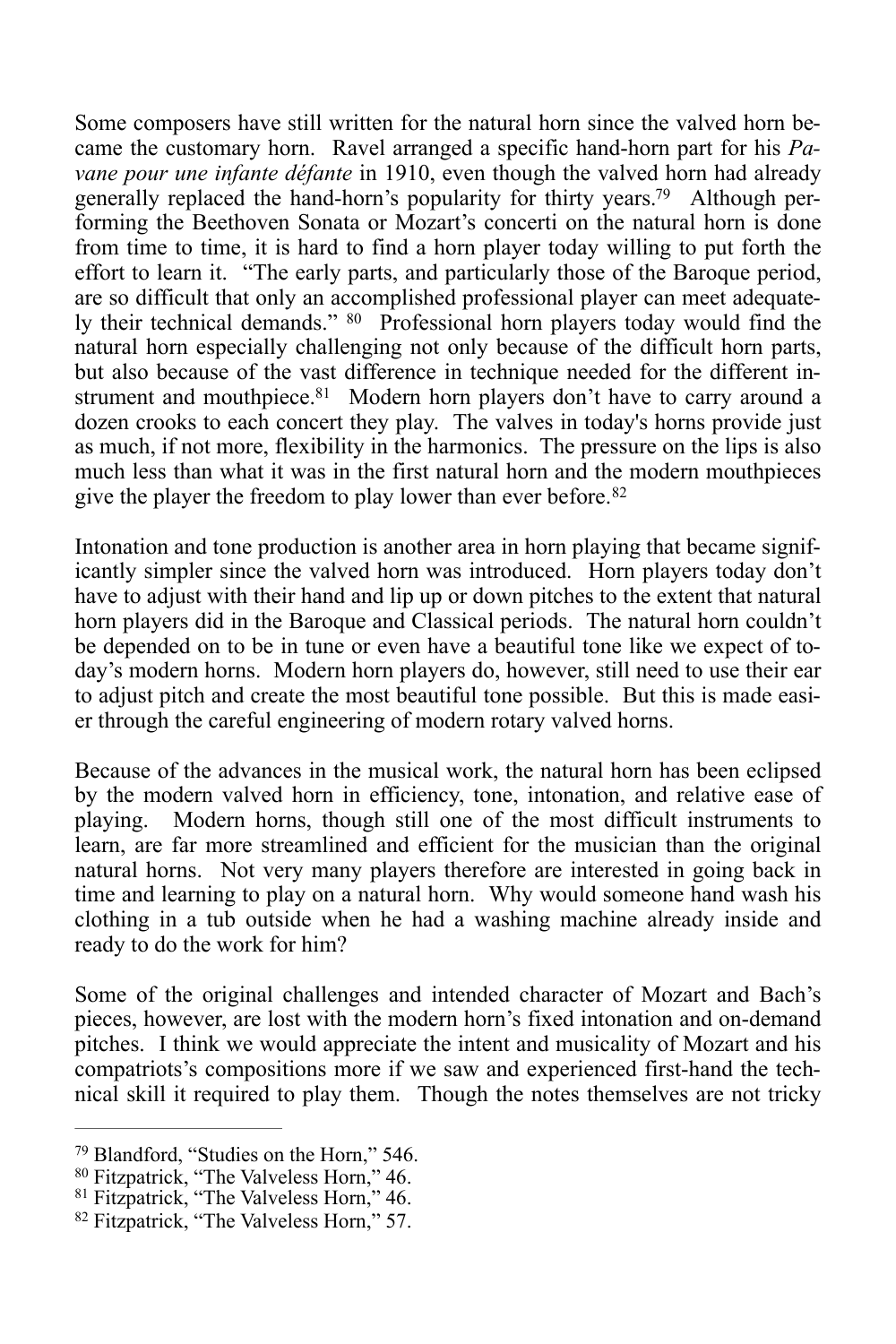anymore, the level of mastery that was demanded for the natural horn far exceeds what modern horn players even begin to contemplate when they pick up their horn and play a Mozart horn concerto.

## Bibliography

Blaikley, D. J. "How a Trumpet Is Made. I. The Natural Trumpet and Horn." *The Musical Times* [51, no. 803 \(1910\): 14-16. http://www.jstor.org/stable/](http://www.jstor.org/stable/907490) 907490

\_\_\_\_\_\_. "How a Trumpet Is Made. II. The Natural Trumpet and Horn (Continued)." *The Musical Times* [51, no. 804 \(1910\): 82-84. http://www.jstor.org/](http://www.jstor.org/stable/907450) stable/907450

\_\_\_\_\_\_. "The French Horn." *Proceedings of the Musical Association* 35 (1908-1909): 123-134. <http://www.jstor.org/stable/765676>

Blandford, W. F. H. "Bach's Horn Parts." *The Musical Times* 77, no. 1122 (1936): 748-750.<http://www.jstor.org/stable/920457>

\_\_\_\_\_\_. "Studies on the Horn. No. I: The French Horn in England." *The Musical Times* 63, no. 954 (1922): 544-547.<http://www.jstor.org/stable/909883>

Boer, Bertil H. van, Jr. "Observations on Bach's Use of the Horn: Part II." *Bach* 11, no. 3 (1980): 9-23. <http://www.jstor.org/stable/41640105>

Cameron, Ludovick. *The Hunting Horn, What to Blow and How to Blow it.* London: Köhloer and Sons, [n.d.].

Damicone, Tiffany N. "The Singing Style of the Bohemians: Part 1 - A 300 Year Tradition of Czech Horn Playing." *Horn Call: Journal of the International Horn Society* 44, no. 2 (2014): 94-102.

Ericson, John. "Brahms and Modern Performance on the Natural Horn." *Horn Matters* (2011): http://hornmatters.com/2011/01/brahms-and-modern-performance-on-the-natural-horn/

Ericson, John. "The Natural Horn," *The Arizona State University Horn Studio, Horn Articles Online:* http://www.public.asu.edu/~jqerics/play-naturalhorn.html.